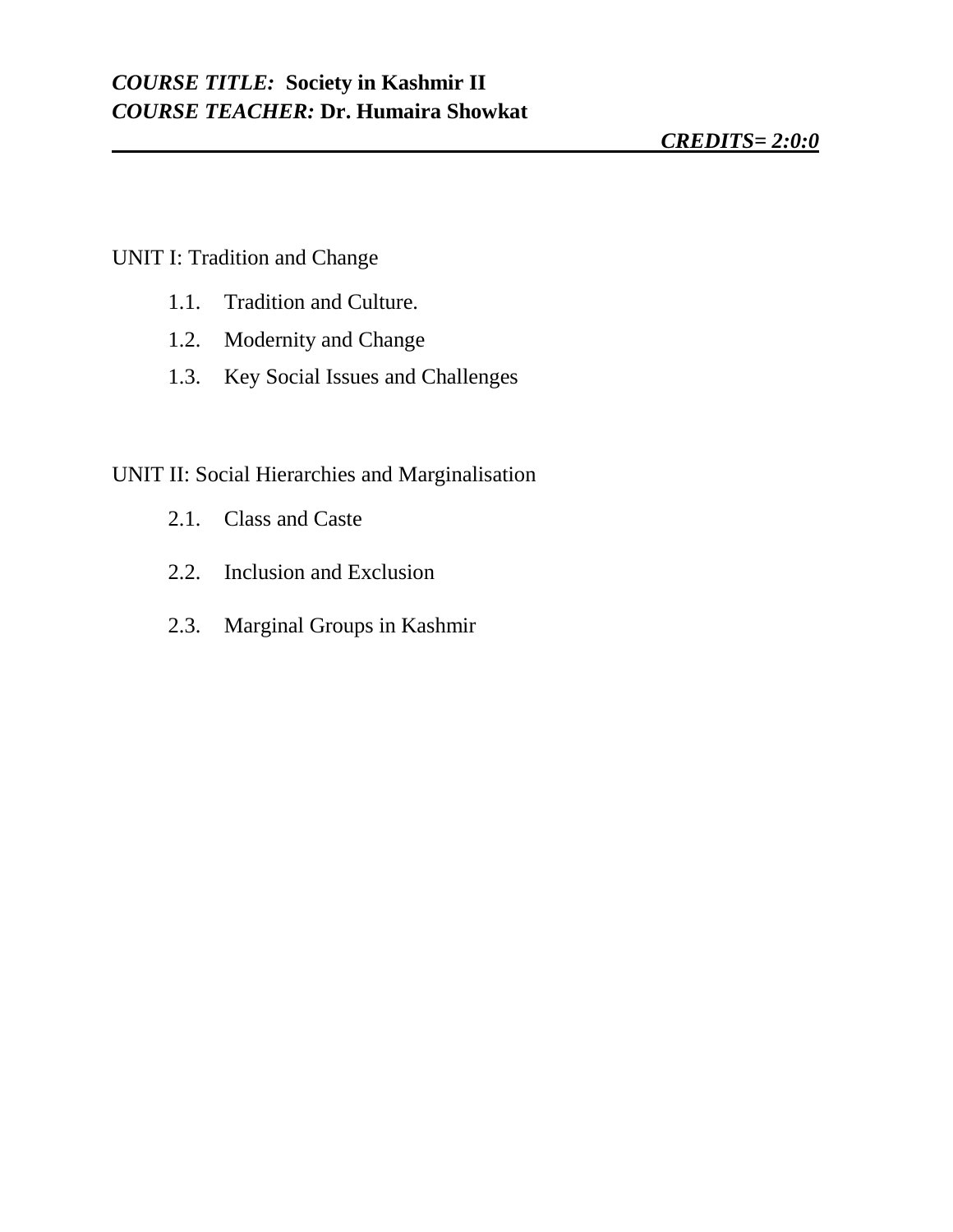# *COURSE TITLE:* **Kashmir Lyrical Poetry** *COURSE TEACHER:* **Dr. Mohammad Shaban (Note: Language of Instruction: Kashmiri)**

*CREDITS= 2:0:0*

UNIT I:

- 1.1. Introduction.
- 1.2. Romanticism.

UNIT II:

- 2.1. Types of Lyrics
- 2.2. Kashmiri Lyrical Poetry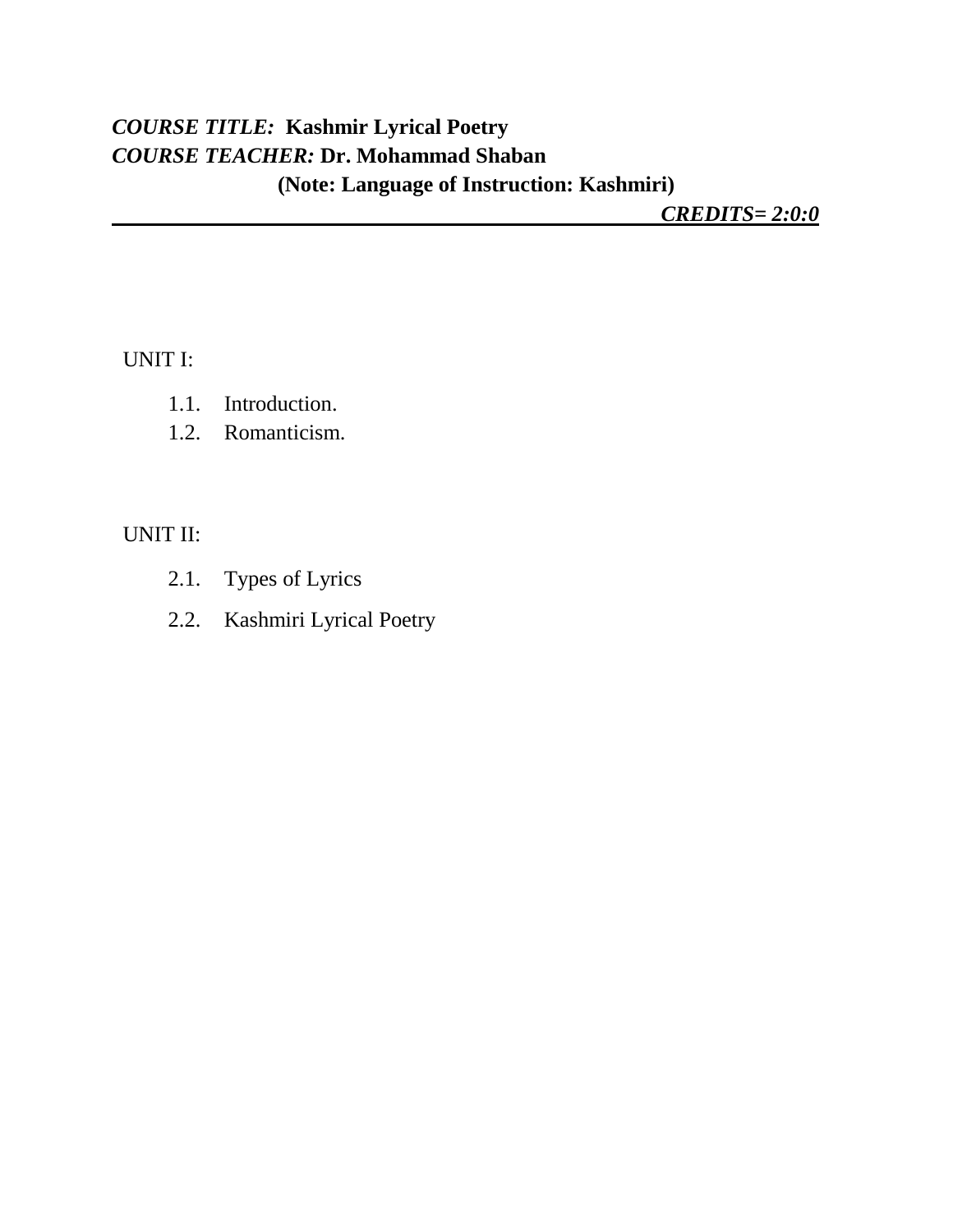## *COURSE TITLE:* **Social Science Research: Basic Concepts and Skills***. COURSE TEACHER:* **M. Ibrahim Wani**

### UNIT I: Research in Social Science

- 1.1. Basic Introduction.
- 1.2. Social Theory.
- 1.3. Quantitative and Qualitative Research.

### UNIT II: Methods and Skills

- 2.1. Surveys.
- 2.3. In-depth Interview.
- 2.3. Skills for Research.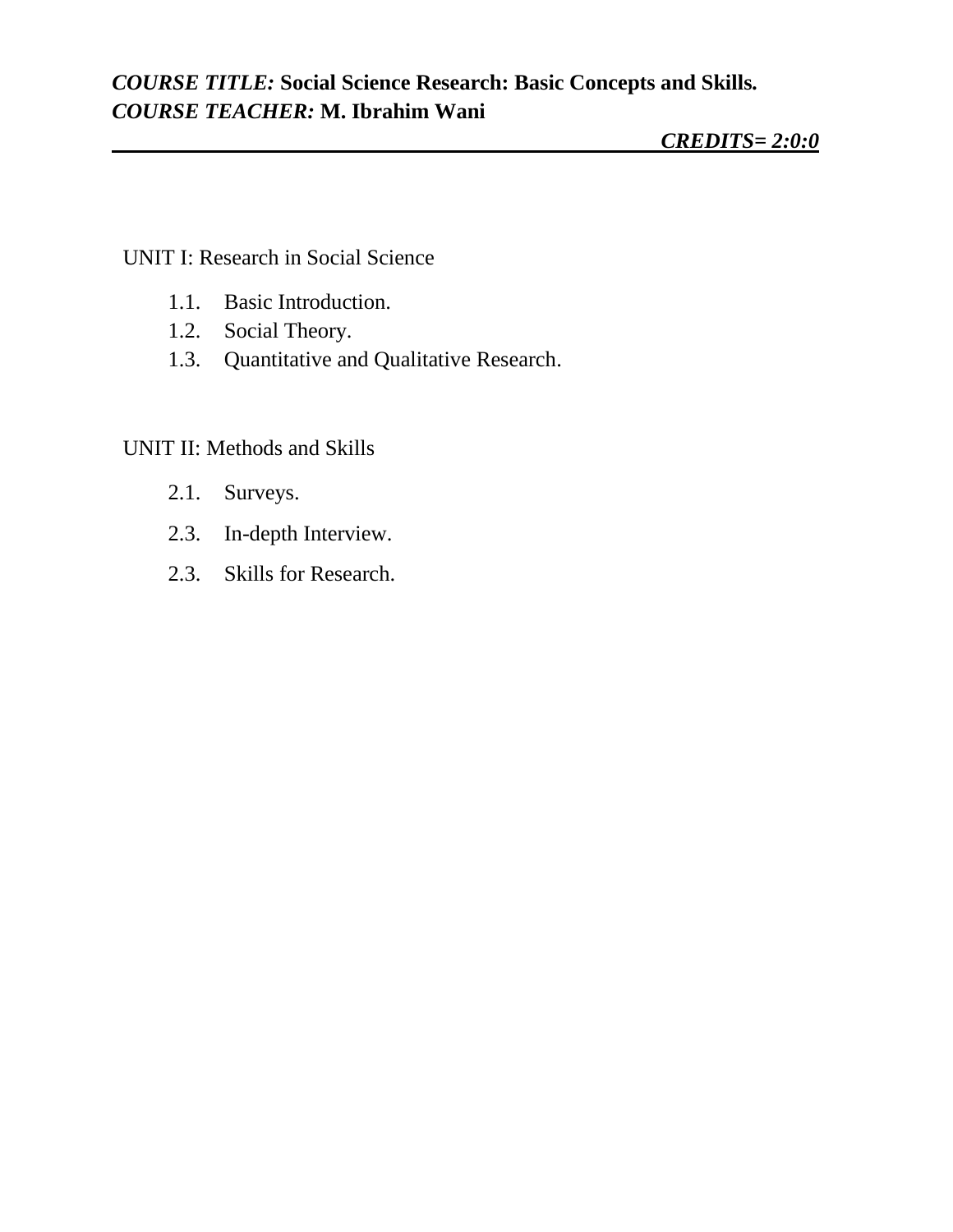### **COURSE TITLE: Social Movements and Social Action**

### **COURSE TEACHER: Dr.Farrukh Faheem**

**Rationale:** Course introduces students to conceptualization of Movements. Course also intends to introduce students to the typology and different approaches to understand movements**.** It also attempts to develop understanding of the movements and collective action in context of the major debates in social movement studies.

#### **Course Objectives:**

- Understand the key ideas in Social Movement studies
- Develop an understanding of contemporary debates on social movements

#### **Unit I: Introduction to Social Movements:**

- 1.1 Social Movements: Concept and Approaches
- 1.2 Structural and Resource Mobilization: Theory in Social Movements
- 1.3 Social Movements and Social Change
- 1.4 Typology of Social Movements

#### **Unit II: Social Movements Contemporary Debates**

- 2.1 New Social Movements
- 2.2: Globalization and Social Movements
- 2.3 Anti-Dam and other movements in India
- 2.4 Zapatista and the The Arab Spring

#### **Readings for the course on Social Movements And Social Action:**

Dela Porta, Donatella and Dani, Mario (2006) Social Movements: An Introduction, Blackwell Publishing:

Oxford

Dinerstein, Ana C. (2012) 'Social movements' in Ritzer, George (ed.) The Wiley-Blackwell Encyclopedia of

Globalization, Blackwell Publishing: Oxford, pp.1-7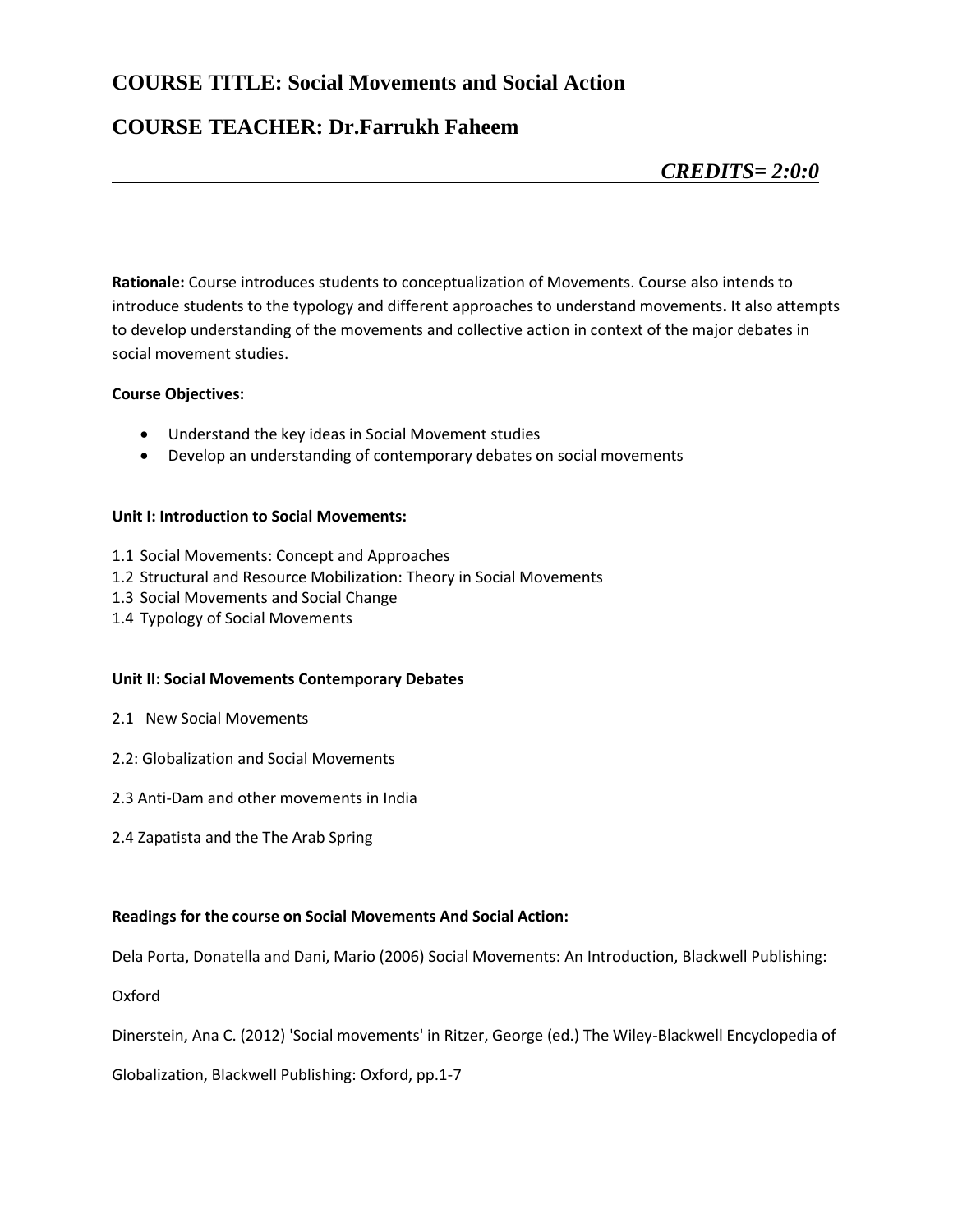Jasper, James M. (2007) 'Cultural Approaches in the Sociology of Social Movements' in Klandermans,

Bert and Roggeband, Conny (ads) Handbook of Social Movements Across Disciplines, Springer: New York, pp.59-110

Miller, Daniel, Rowlands, Michael and Tilley, Christopher (1995) 'Introduction' in Miller, Daniel,

Rowlands, Michael and Tilley, Christopher (eds.) Domination and Resistance, Routledge, London, pp.1232

Mukherjee, P. N. (1977) 'Social Movement and Social Change: Towards a Conceptual Clarification and

Theoretical Framework', Sociological Bulletin, 26(1), pp. 38–59.

Smith, Jackie and Fetner, Tina (2007) 'Structural Approaches in the Sociology of Social Movements' in Klandermans, Bert and Roggeband, Conny (ads) Handbook of Social Movements Across Disciplines, Springer: New York, pp. 13-58

Tilly, Charles (1978) From Mobilisation to Revolution, Random House: New York, pp.1-11; pp.12-51; pp.143-171

Touraine, Alain (2002) 'The Importance of Social Movements', Social Movement Studies, Vol. 1, No. 1, pp. 89-95

Frank, Andre Gunder and Fuentes, Marta (Aug. 29, 1987) 'Nine Theses on Social Movements', Economic and Political Weekly, Vol. 22, No. 35, pp. 1503-1507+1509- 1510

Calhoun, Craig (Autumn, 1993) "New Social Movements" of the Early Nineteenth Century, Social Science History, Vol. 17, No. 3, pp. 385-427.

Cleaver, H. (1999) 'Computer-linked social movements and the global threat to capitalism', available at http://www.eco.utexas.edu/faculty/Cleaver/polnet.html (accessed 15 May 2003).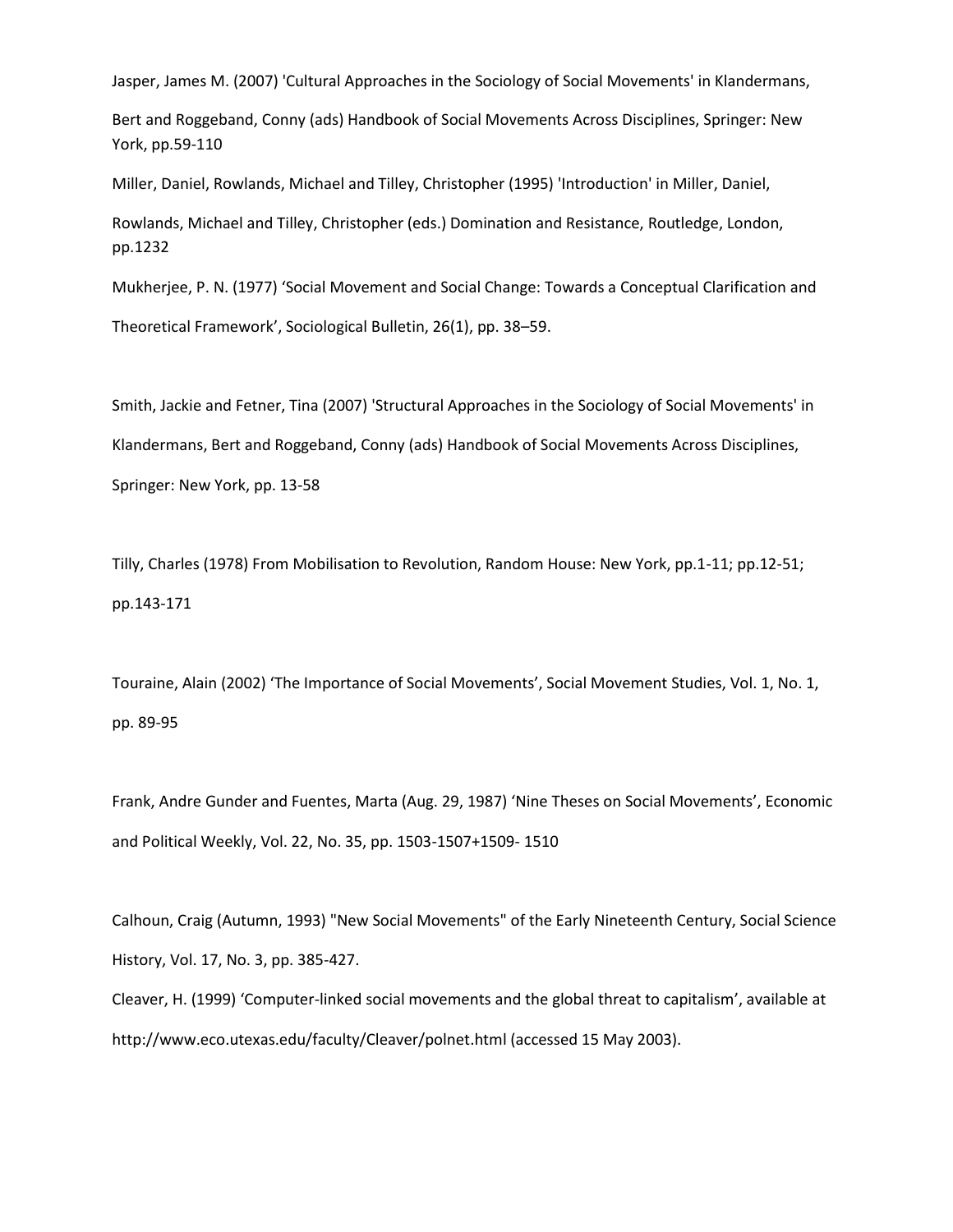Cohen, J. L. (1985) 'Strategy or identity: new theoretical paradigms and contemporary social movements', Social Research, 52(4), pp. 663–716.

Fraser, Nancy (May-June 2000) 'Rethinking Recognition', New Left Review, No.3 Hellman, J. A. (2000) 'Real and virtual Chiapas: magic realism and the left', in: L. Panitch & C. Leys (Eds) Socialist Register 2000: Necessary and Unnecessary Utopias, pp. 161–186, New York: New York University Press.

Kumar, Ravi (2008) 'Globalization and Changing Patterns of Social Mobilization in Urban India', Social Movement Studies, Vol. 7, No.1, pp.77 – 96

Olofsson, Gunnar (1988) 'After the Working-class Movement? An Essay on What's 'New' and What's 'Social' in the New Social Movements', Acta Sociologica, (31), 1: 15-34

Pichardo, Nelson A. (1997) 'New Social Movements: A Critical Review', Annual Review of Sociology, Vol. 23, pp. 411-430

Polletta, Francesca and Jasper,James M. (2001) 'Collective Identity and Social Movements', Annual Review of Sociology, Vol

Adams, Jacqueline (Mar., 2002) 'Art in Social Movements: Shantytown Women's Protest in Pinochet's Chile', Sociological Forum, Vol. 17, No. 1, pp. 21-56

Benavides-Vanegas, Farid Samir (2005) 'From Santander to Camilo and Ché: Graffiti and Resistance in Contemporary', Social Justice, Vol. 32, No. 1 (99), Emerging Imaginaries of Regulation, Control & DeNora, Tia (2000) Music in Everyday Life, Cambridge University Press: Cambridge, pp.109-150